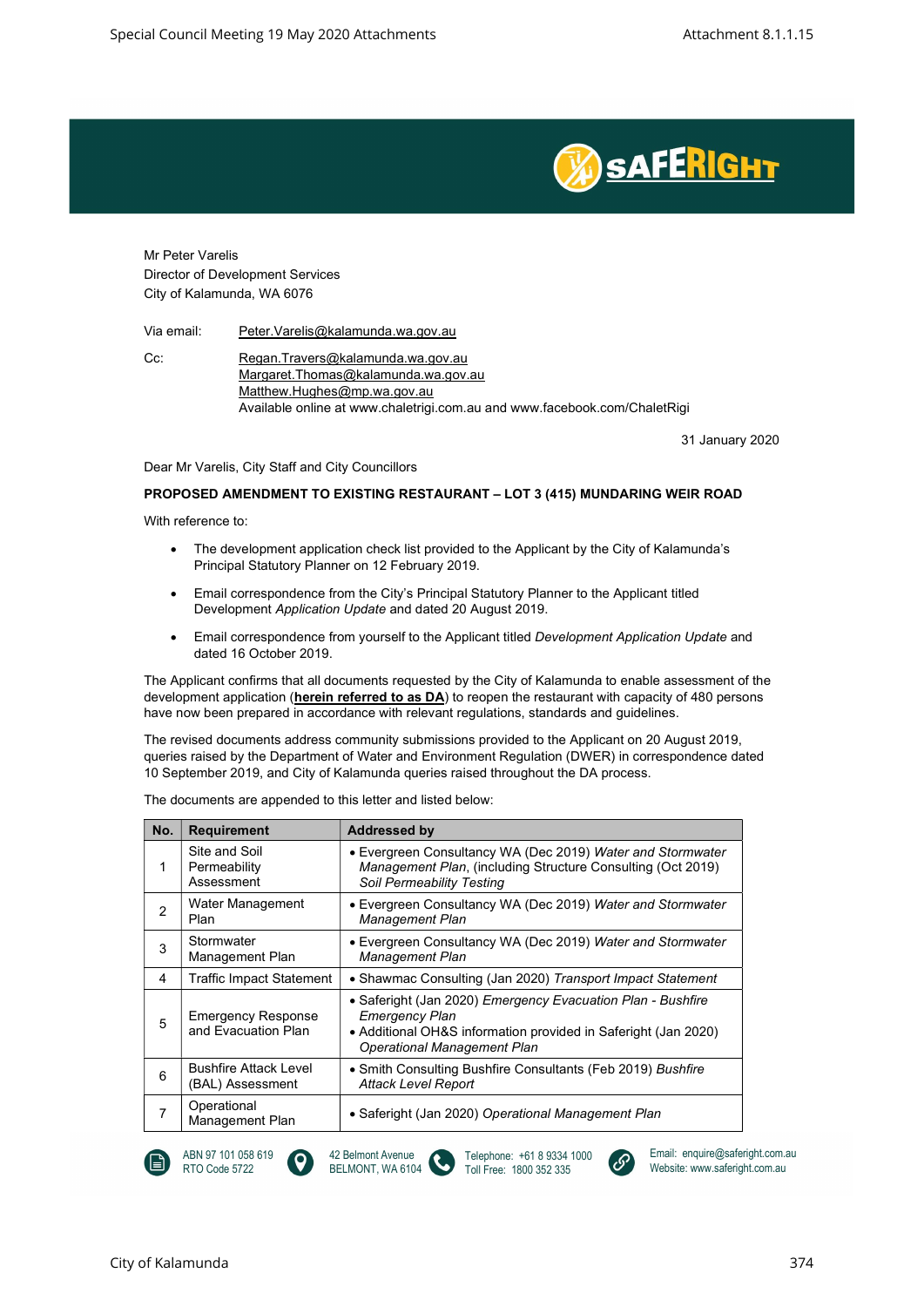

| No. | <b>Requirement</b>                   | <b>Addressed by</b>                                                                                                                                                                                                                                               |
|-----|--------------------------------------|-------------------------------------------------------------------------------------------------------------------------------------------------------------------------------------------------------------------------------------------------------------------|
| 8   | Response to Community<br>Submissions | • Saferight (Jan 2020) Applicant Response to Community<br>Submissions, PDF table format, 101 pages<br>• Saferight Letter re: Proposed Amendment to existing restaurant<br>- Lot 3 (415) Mundaring Weir Road, Piesse Brook, dated 31<br>January 2020 (this letter) |
| 9   | Response to DWER<br>Comments         | • Evergreen Consultancy WA (Dec 2019) Water and Stormwater<br><b>Management Plan</b><br>• Saferight Letter re: Proposed Amendment to existing restaurant<br>- Lot 3 (415) Mundaring Weir Road, Piesse Brook, dated 31<br>January 2020                             |
| 10  | <b>Engineering Plans</b>             | • Sheppard Design and Drafting Services (2020) Revised Site<br>Plans, 1 of 8 figures, dated January 2020.                                                                                                                                                         |

With reference to all other versions of reports submitted as part of the restaurant's current or previous development application (approved for 350 patrons by the City of Kalamunda on 26 November 2012 and lapsed in 2014), these documents have now been superseded and are no longer applicable. Only the above listed document versions are intended for consideration.

#### APPLICANT RESPONSE TO COMMUNITY SUBMISSIONS AND DWER QUERIES

The Applicant recognises that common themes were raised in the community submissions that represent valid planning considerations, including scale of the development, traffic/parking, water management, bushfire risk and noise. The Applicant is a local resident and business owner who is actively involved in the Kalamunda community and it important to him that the community feels their opinion is considered.

The Applicant has listened to community and DWER concerns and has invested significant time and expense to redesign the development to be more sensitive to its surroundings and the local community.

- A detailed response has been provided to all individual community submissions in the attached 101 page document (Saferight, Jan 2020).
- The Applicant will provide copies of the above technical reports to any neighbouring residents or stakeholders who want to view them – please send an email request to mbevk@saferight.com.au
- The Applicant is willing to host a community information session (in addition to that in October 2019) to enable residents and stakeholders to ask questions and become familiar with the restaurant.

Finally, the Applicant wishes to provide the following overarching and wholescale response to all community submissions, including a summary of key themes and mitigating factors. In order to be transparent and open with the local community, this letter is available to view on the restaurant's social media and webpage.

#### SCALE OF DEVELOPMENT

There has been much confusion about the previously approved restaurant operations, predominantly that it previously operated under 80 patrons. The restaurant has only ever operated under approval for 350 people. The Applicant is seeking an increase of only 37% in capacity, from 350 to 480 people including staff.

Under the previous owner, the restaurant operated with 350 patrons for over 30 years under a license granted by the City of Kalamunda. The original restaurant was 350  $\text{m}^2$  in size and operated in accordance with Department of Health guidelines which recommend 1 person per 1  $m<sup>2</sup>$  of restaurant area.

Under the current Applicant, approval was granted for a wastewater system capable of servicing 350 people by the City of Kalamunda and Department of Health (DoH) on 26 November 2012 (refer attachment). Economic downturn led to a slowdown of redevelopment and the approval for the wastewater system lapsed in 2014 before the restaurant was able to be finished.







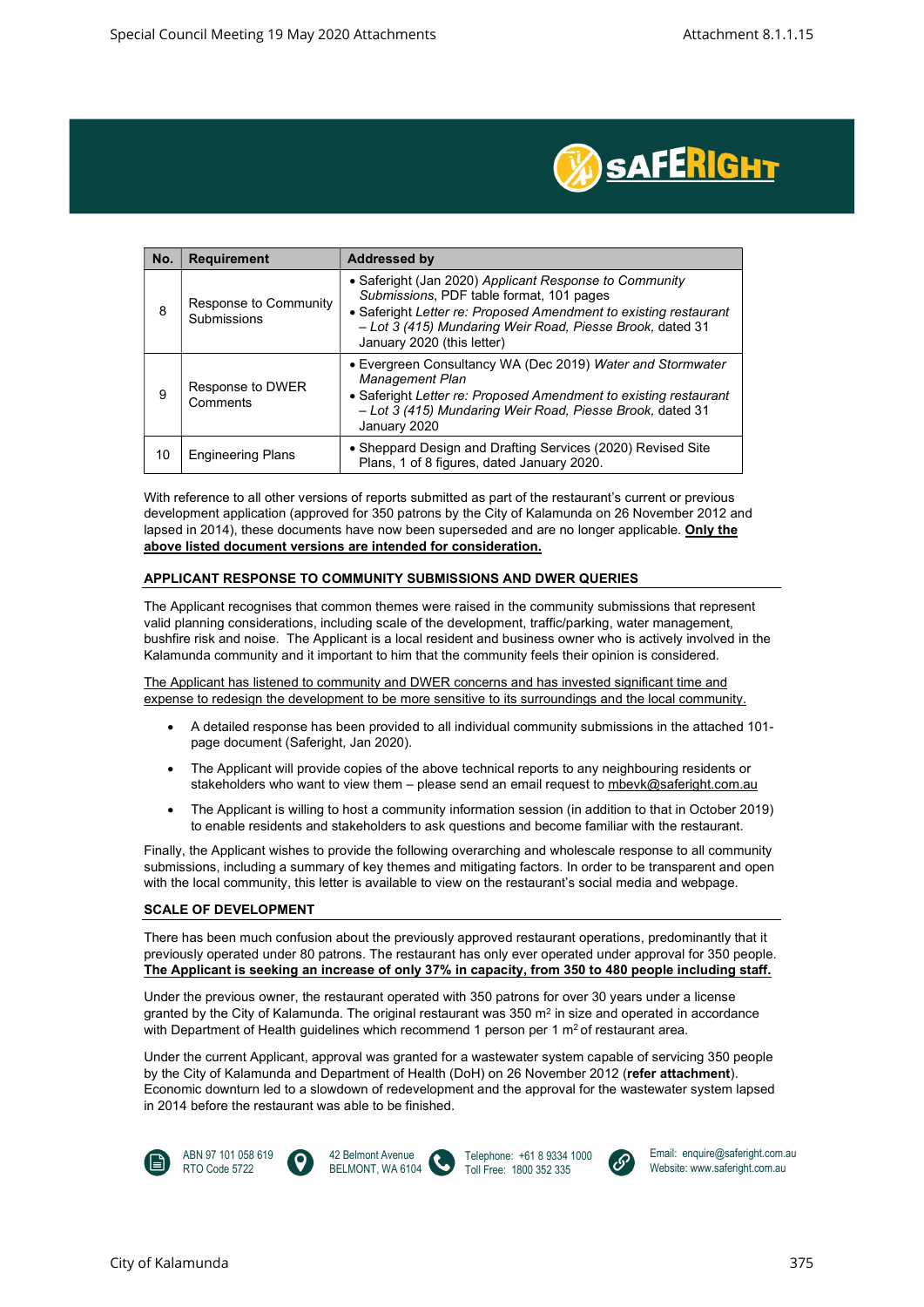

The redevelopment is now almost complete (Building Permits 20121083 and 20151193), with an expanded restaurant building of 850 m<sup>2</sup>. In accordance with DoH guidelines, the restaurant is sufficiently sized to accommodate at least 850 people. This is reflected in the Department of Liquor and Gaming restaurant license granted in November 2019 which covers up to 950 people per day.

Restaurant capacity in the Perth Hills is limited compared to the Swan Coastal Plain, mainly due to water management and bushfire risk. WA legislation maintains that "restaurants in frequent use" must allow for 30 L of water per person. However, like most properties in the Hills, the restaurant is not connected to mains sewerage and so capacity is intrinsically linked to the ability to treat wastewater on-site.

Historically, the restaurant used subsurface leachate drains to discharge wastewater. In reopening the restaurant, the owners intend to install a modern DoH approved on-site treatment system to treat wastewater and recycle it for irrigation. The system, a BioMAX C80, can treat up to 14,400 L of water per day, which equates to a maximum of 480 people accommodated on site.

In July 2019, the DoH issued the Applicant with a license approving the installation of a BioMAX C80 for up to 480 people subject to compliance with approval conditions (refer attached). The Minister for Health also advised that the BioMAX C80 was an adequate system for processing wastewater for 480 people and that the property is suitably sized to accommodate the treated effluent over  $4,120 \text{ m}^2$ .

The Applicant is currently awaiting approval from the City of Kalamunda to install the BioMAX. When the previous approval for 350 people lapsed during redevelopment, the City of Kalamunda reduced the capacity from 350 people to 80 people as a default position based on advice from the Department of Water and Environment Regulation (DWER). This equates to 1 person per 18  $m<sup>2</sup>$  at the restaurant.

As a default position, DWER do not recommend new or expanded facilities in the Middle Helena Catchment and would prefer that existing restaurants are limited to 50-80 people per day (including staff). However, DWER are an advisory agency and not a regulatory body (such as DoH), and the City of Kalamunda may elect to support the DoH's approval for 480 people, providing it can satisfy itself that an appropriate Water Management Plan and approval conditions are in place to protect the catchment. This was confirmed by the DWER's Director General on 24 September 2019 who stated: "Should this proposal be supported by the City [of Kalamunda], then a water management plan would need to be developed to fully address the increased risks, and the development would be subject to conditions to manage these".

The Applicant is confident that a comprehensive and independently verified Water Management Plan is in place to protect the catchment and support the 37% increase from 350 to 480 people (Evergreen, December 2019). The Applicant considers a 37% increase in capacity to be fair and reasonable given:

- The scale of the development is commensurate with the proposed capacity according to Department of Health guidelines, a restaurant area of 850  $m<sup>2</sup>$  can accommodate 850 people. A proposed capacity of 480 people equates to almost 2 people per 1 m<sup>2</sup>.
- The proposed on-site wastewater system and irrigation areas have the capacity to safely treat and dispose of treated effluent for 480 people/day over  $4,120 \text{ m}^2$ , with additional capacity built-in to cover maintenance or emergency shutdowns.
- Long term sustainable wastewater disposal for up to 480 people can be successfully achieved with no impact on surrounding water courses or the wider Middle Helena catchment.
- Additional measures to ensure there will be no unacceptable impacts from noise and traffic.
- The presence of nearby venues with similar capacity including Core Cider in Pickering Brook, Masonmill in Carmel, and Naked Apple Cider in Karragullen (which the Applicant believes are an asset to the region).
- An operational and marketing focus on a family-friendly venue suitable for daytime and group visitors particularly in the mid-week when other nearby venues are closed, including:
	- o Self-drive families or group visiting the Hills in the daytime



ABN 97 101 058 619 RTO Code 5722



Telephone: +61 8 9334 1000 Toll Free: 1800 352 335

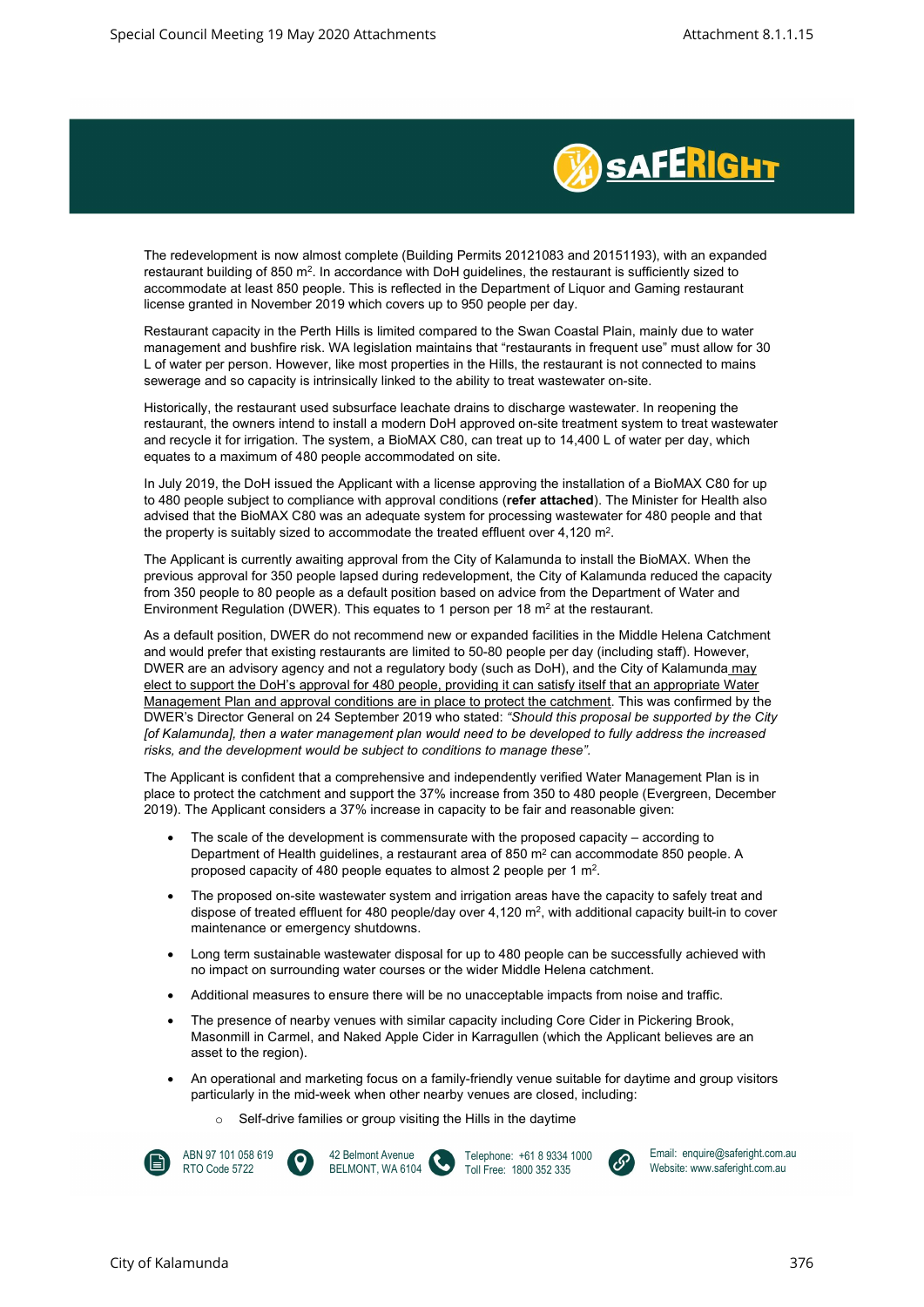

- o Tour buses exploring Hills wineries/cideries and wanting to have a sit-down lunch
- o Local clubs wanting to host group meals in the daytime e.g. WA Seniors, Red Hatters
- o Cyclists using the road or mountain bike networks, typically mornings and lunch
- This focus will ensure that the peak flow of visitors will be around 11 am  $-$  2 pm (i.e. not during main commute times). More information is provided in the Operational Management Plan (January 2020).

In consideration of the above, the Applicant is confident that the scale of the development is consistent with and sensitive to its surroundings and design.

#### TRAFFIC AND PARKING

A revised Transport Impact Statement has been produced by independent consultants, Shaw Consulting, in accordance with the WAPC Transport Impact Assessment Guidelines for Developments (Shawmac, January 2020). It was designed to assess the potential traffic impacts associated with reopening the restaurant and address subsequent comments from the City received in September 2019.

The Transport Impact Statement was modelled on a maximum on-site capacity of 780 people per day and up to 350 people at any one time. This is a highly conservative approach, particularly as the Department of Liquor and Gaming license granted in November 2019 permits no more than 200 people at any one time). The Shawmac assessment found that:

- Reopening the restaurant with 480 people on-site will not have an unacceptable impact on surrounding traffic including the adjacent intersections and road segments.
- The design and layout of the driveways, internal roads and carpark are fully complaint with Australian Standard AS/NZS 2890.1 2004.
- The proposed car parking facilities are adequate to accommodate 480 people on-site. City of Kalamunda Local Planning Scheme (No. 3) specifies a requirement for 1 car parking bay per 4 people accommodated on site (i.e. 120 bays needed for 480 people, including 2% ACROD parking). The restaurant has 151 car parking bays, including 2 ACROD bays, which not only meets requirements but offers an additional 25% contingency to alleviate concerns about off-site parking. In addition, there will be 4 bus parking bays and separate service/delivery areas.

In accordance with advice provided by the City of Kalamunda's Traffic Engineer on 18 September 2019, the Applicant commits to undertaking the following as part of any future approval conditions:

- Completion of a Basic Left Turn Treatment (BAL) in accordance with AGRD Part 4A at the site crossover on Mundaring Weir Road.
- Production of a Loading, Servicing and Delivery Management Plan for normal operating conditions.
- Production of a stand-alone Events Traffic Management Plan for any events outside of normal operating conditions (none currently planned), including traffic control, signage and marshals.

#### WATER MANAGEMENT AND QUALITY

In response to community and DWER feedback, a revised Water and Stormwater Management Plan was produced by independent consultant, Evergreen Consultancy WA, in December 2019. It was designed to put appropriate water management measures in place to protect the Middle Helena catchment and address community and DWER concerns regarding potential contamination of watercourses.

Whilst the DoH approval requires a 30 m setback from effluent irrigation areas and watercourses, the Applicant was keen to alleviate perceived concerns about water quality by taking further measures. Additional site works were undertaken in October 2019, including drilling 10 boreholes to <1 .5 m below ground and completing additional soil permeability testing, soil classification and nutrient lab analysis.

Based on these results, the proposed effluent irrigation area was redesigned to place most of it in the south away from Hackett's Gully Creek. Most (78%) of the irrigation area has been relocated south, sitting at over









 $\epsilon$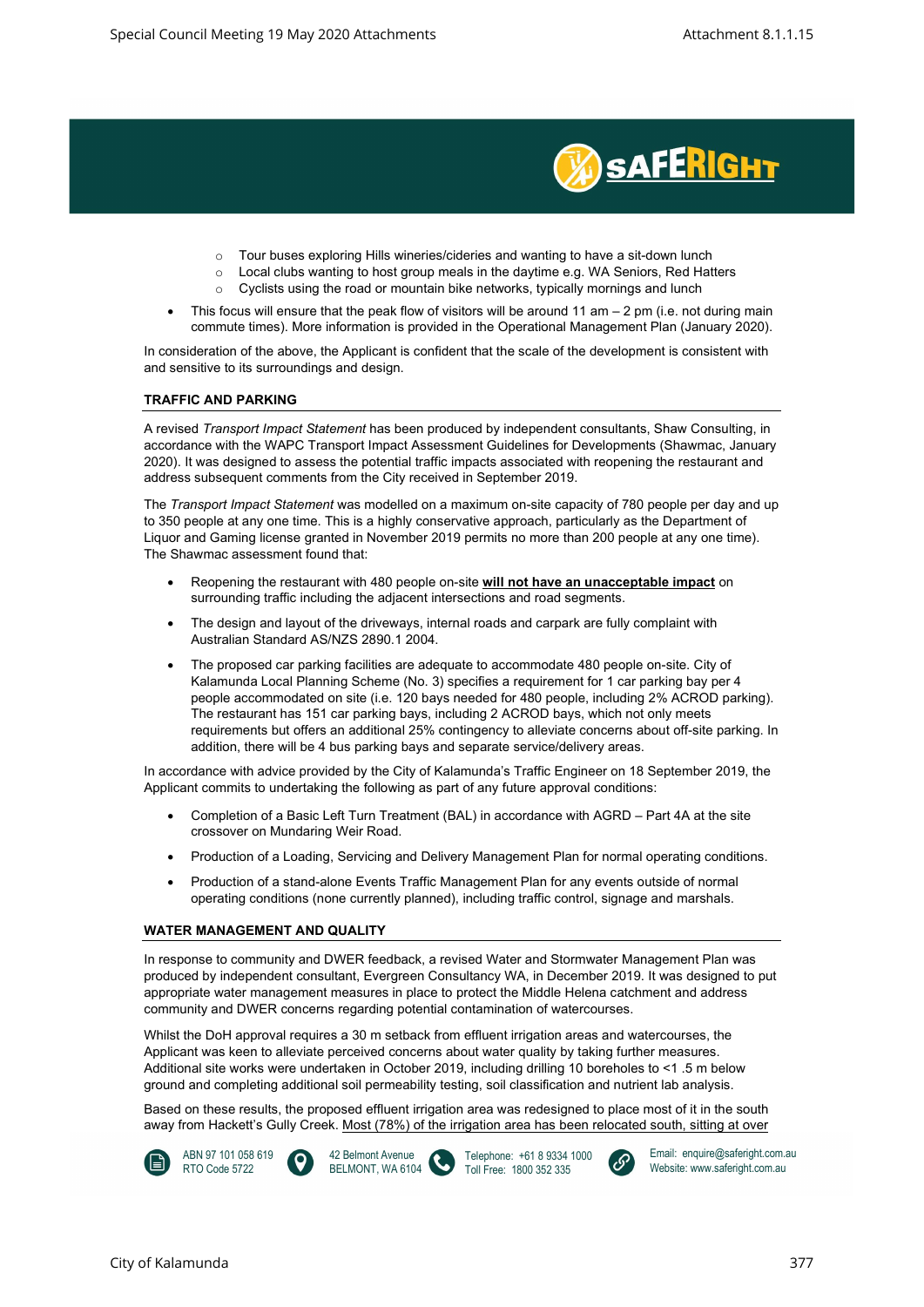

150 m distance from Hackett's Gully. The rest of irrigation area has also moved south, sitting at over 50 m from Hackett's Gully. Furthermore, the smaller area will only be used when numbers go above 364 people/day or to allow for periodic shutdown of the larger irrigation area.

The revised assessment concluded that sustainable on-site wastewater disposal for up to 480 people **can be** successfully achieved and that it will not have an unacceptable impact on surrounding water courses or the Middle Helena catchment. Considerations to this outcome included:

#### Design Factors

- Use of a DoH approved wastewater treatment unit (BioMAX C80 ATU) designed to treat water to a suitable standard and cope with system failures and shutdowns.
- $\bullet$  Soil classification of Category 4 (Clay Loams) suitable for irrigation over a total area of 4,120 m<sup>2</sup>.
- Setback distances from watercourses are greater  $(150 50 \text{ m})$  than those required by DoH  $(30 \text{ m})$ .
- Landscaping and vegetation design will ensure water is retained and does not migrate laterally.
- Best practice stormwater management measures to prevent mixing of storm and wastewater.

#### Administrative Controls

- Exemption from the Government Sewerage Policy and Approval to allow ATU installation by the Minister for Health (dated July 2019).
- Future provision of as-built plans and certification from a licensed and appropriately qualified installer following installation of the BioMAX C80 on-site.
- Quarterly maintenance agreement for the wastewater system by a licensed provider (in place).
- Compliance with all regulations and conditions specified in the July 2019 DoH ATU Approval.

The Applicant has undertaken proactive water quality monitoring of Hackett's Gully and Piesse Brook in 2012 and 2019 and has established a dataset of baseline water quality conditions prior to the operation of the on-site wastewater system. All water samples contained elevated concentrations of faecal coliforms as E. coli. The presence of E. coli confirms that faecal matter is present, although the source is unknown. Piesse Brook contains faecal coliforms at a concentration over 1500% greater than BioMAX effluent. Similarly, Hackett's Gully contains faecal coliforms at between 30% and 580% greater than BioMAX effluent.

It is noted that all water intended for human consumption within the Middle Helena catchment, including that within Hackett's Gully, Piesse Brook and the Lower Helena Dam, is treated at the Mundaring Water Treatment Plant to drinking water standard before distribution to potable supply.

Notwithstanding the above, the Applicant willingly commits to ongoing annual monitoring of Hackett's Gully and Piesse Brook to assess long term water quality. Given that Hackett's Gully (and most of the Middle Helena Catchment) is ephemeral and only flows in the wetter months, Evergreen has suggested sampling in September to coincide with end-of-winter peak flows and enable annual review from a comparable timepoint.

#### BUSHFIRE RISK

#### BAL Assessment

A Bushfire Attack Level (BAL) Report has been produced by independent consultants, Smith Consulting, who are accredited by the Fire Protection Association Australia (February 2019).

The highest BAL rating for the site, as determined by AS 3959, is BAL-29. As the highest BAL rating for a portion of the building upgrade is BAL–29, the development complies with State guidelines.

The DA was referred to DFES who confirmed that it is not a 'high-risk land use' and does not trigger referral. Regardless, DFES provided comments on the BAL report, which was subsequently revised, and then further comments were provided in August 2019. The City's Principal Statutory Planner advised the Applicant on 20



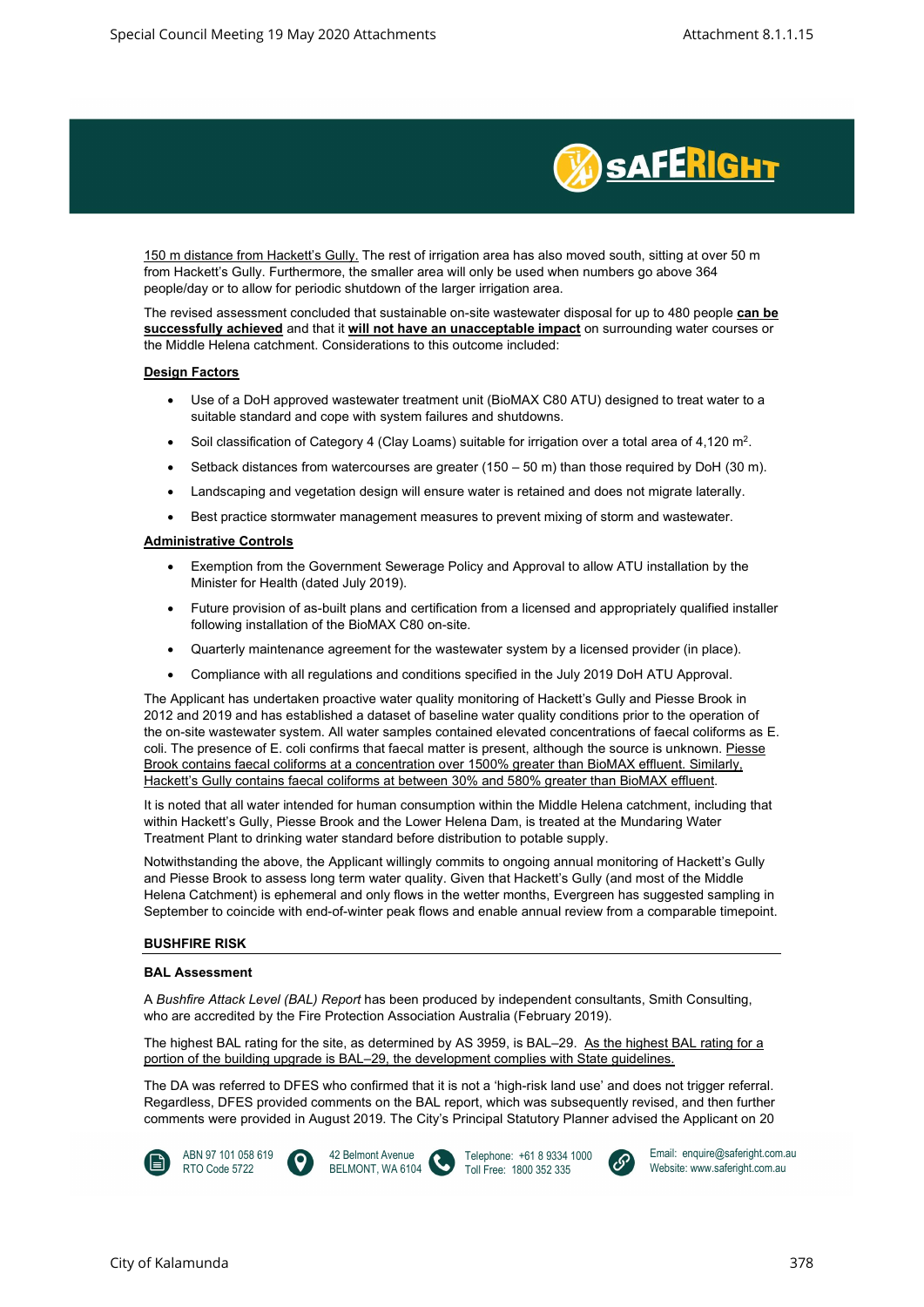

August 2019 that "no action would be required to address the DFES comments at this stage". Instead, "it would be appropriate for a condition to be added to any approval [should the DA be approved] requiring the BAL be updated to address DFES's queries". The Applicant agrees with the City's suggested approach and confirms they will update the BAL report as part of any future approval conditions.

In October 2019, Mr. Varelis queried the validity of the BAL Report after minor earthworks were undertaken, including using fill material on the western boundary to improve fire break access. Whilst these activities have improved access for emergency service vehicles and are likely to be inconsequential to the BAL, the Applicant willingly commits to producing an updated BAL as part of any future approval conditions.

#### Fire Management System

An Emergency Evacuation Plan (Bushfire Emergency Plan) has been produced by the Applicant that outlines the intended actions should a bushfire or other emergency threaten the restaurant (Saferight, Jan 2020). The preferred option is site evacuation. The plan provides several evacuation routes depending on the fire's approach and instructions for sheltering on-site if instructed to do so by DFES.

As a long-term resident of the Perth Hills, bushfires are taken very seriously by the Applicant. The Applicant has strived to improve bushfire management at the restaurant and has made significant investment to reduce vulnerability and minimise the threat to people, property and infrastructure. The restaurant has an extensive fire management system that far surpasses requirements, including:

- Roof sprinklers on the restaurant building connected to mains water and back-up water supply.
- 4 x industrial fire hose reels connected to mains water and back-up water supply.
- 3 x off-grid back-up firefighting pumps for use in the event of power failure.
- Firefighting trailer with an independent heavy-duty built-in pump and robotic nozzle head with remote controlled access and foam capabilities.
- Fire hydrant to enable fire trucks to connect to mains water.
- Fixed water storage tanks with total capacity of 89,000 L in the event of mains water failure.
- Mobile water storage tanks with total capacity of 24,000 L for additional firefighting purposes.
- Numerous fire extinguishers and fire blankets in the kitchen restaurant and storage area.

#### Maintenance of Fire Breaks

In accordance with City of Kalamunda regulations, the site (Lot 3) must maintain a 3 m perimeter firebreak that is clear from vegetation and able to be trafficked by emergency vehicles in the event of a bushfire.

A cleared firebreak of at least 3 m (and often greater) is in place around most of the lot and internally around the restaurant and seating area. However, a small portion of the below ground effluent irrigation area in the south of the site is located within 1.5 – 3 m of the site boundary.

The City of Kalamunda is permitted to accept a proposed variation dependent on mitigating circumstances. The Applicant believes this variation is acceptable given that the presence of a below ground irrigation system does not prevent access by an emergency vehicle, and the installation of a large irrigation system has several inherent benefits that reduce overall vulnerability to bushfire risks.

- The irrigation system will result in an overall increase in soil moisture over time which will help to cool the ground and act as a natural firebreak to prevent or slow the spread of bushfires.
- Vehicular access is difficult along the western firebreak due to the naturally sloping topography (28% slope). Flattening of the ground is required to accommodate the irrigation system and will result in greatly improved access for emergency vehicles.







Telephone: +61 8 9334 1000 Toll Free: 1800 352 335

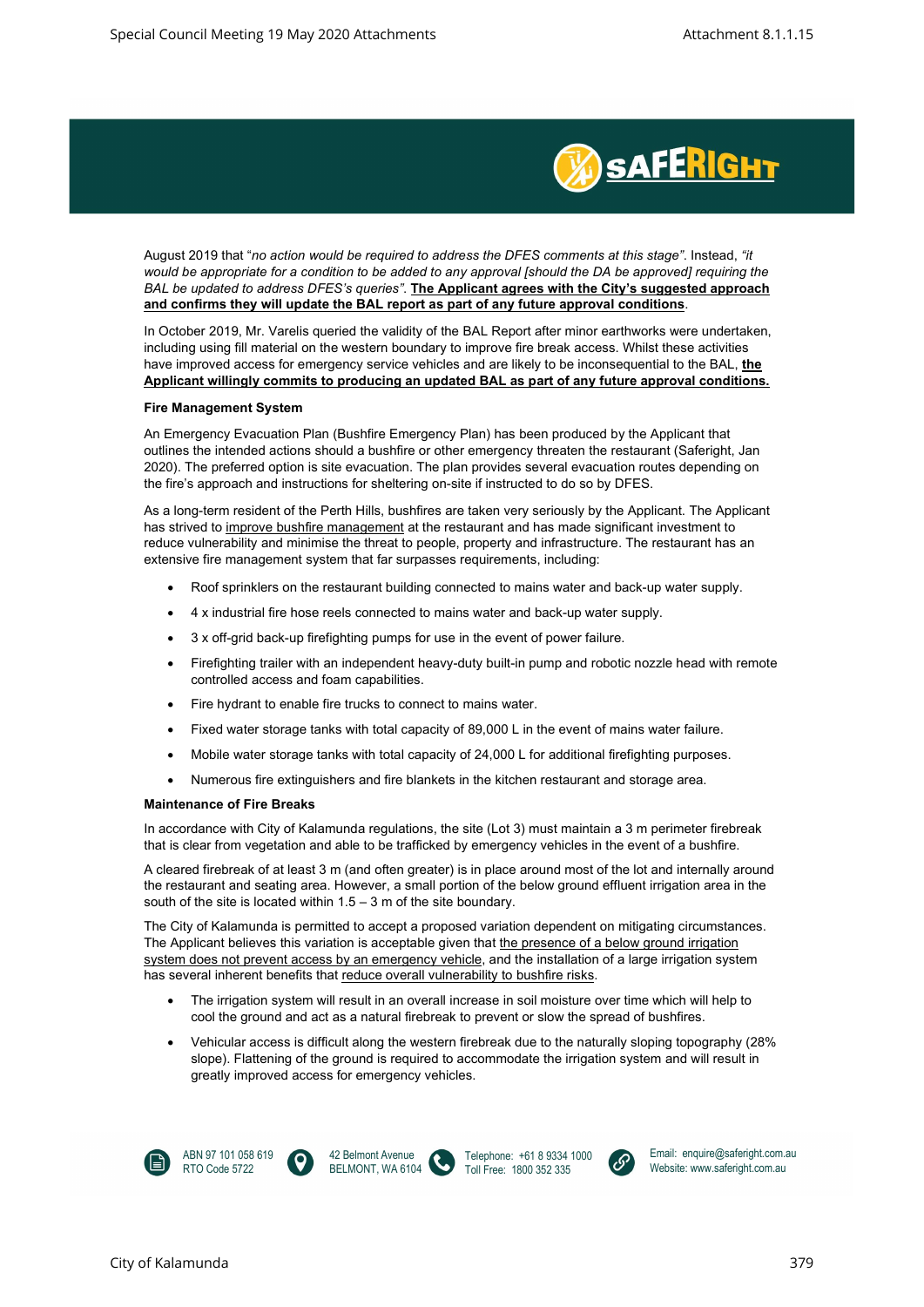

- Within the 1.5 3 m of the fire break, the irrigation area will be cleared of understory species e.g. shrubs, ferns, climbing plants and small trees, to allow a clear trafficable area. Only the large forest canopy species will remain, in line with most neighbouring properties in Piesse Brook.
- In the event of an emergency, the area will be easily trafficable and accessible to any vehicle. Access will be provided through an unlocked gate and will have clear signage.

Following any emergency event that requires vehicle access to the firebreaks, a thorough inspection of the irrigation system should be carried out to assess and repair all damages to the wastewater system.

#### NOISE

A Noise Management Plan (NMP) has been produced by independent consultants, Evergreen Consultancy WA, to address concerns regarding unacceptable noise impacts from the restaurant (Evergreen, 2020).

The NMP includes proactive noise monitoring undertaken by Acoustic Engineering Solutions in the vicinity of local residences during peak restaurant hours (11 am – 2 pm) in September 2019. This monitoring has enabled the establishment of a dataset of baseline noise conditions prior to opening the restaurant, in a similar manner to establishing baseline water quality before operations commence.

#### The baseline monitoring indicated that daytime noise emitting from Chalet Rigi restaurant is likely to be at the same level as background noise when received at neighbouring properties.

The Applicant understands that it is not the City's expectation that the restaurant has no noise impacts, rather that it does not generate **unacceptable noise impacts**. Acceptable and unacceptable impacts are clearly defined via noise thresholds in the Environmental Protection (Noise) Regulations 1997, as detailed in the NMP. All operational restaurants must comply with the Noise Regulations by ensuring noise levels are maintained below a certain threshold or face disciplinary action (and potential license revocation).

The NMP demonstrates how the restaurant would achieve compliance with the "Noise Regulations" through extensive noise management control measures. These include operational, conditional, physical and mechanical controls identified for each individual noise sources e.g. earthworks, visitors, staff, entertainment and service/maintenance activities. A transparent complaints procedure has also been established and strict operating conditions imposed, focusing on the daytime market.

In previous correspondence to the Applicant dated 16 October 2019, Mr Varelis suggested that predictive forward computer modelling would be needed to enable prediction of the expected noise level emitting from the restaurant under theoretical operating scenarios.

The Applicant respectively contests the requirement for predictive computer noise modelling and asks that the following be considered:

- The Applicant is aware that most similar local developments were not required to undertake predictive computer monitoring to assess noise controls, including Core Cider in Pickering Brook and Masonmill in Carmel. It is noted that most local venues are not required to undertake predictive modelling, although Core and Masonmill are given as examples due to the comparable size.
- The Applicant has undertaken proactive baseline noise monitoring to assess background conditions prior to operations and enable comparison with actual noise levels during future operations (again, not something that has occurred for most local developments).
- The Applicant has established a Noise Management Plan detailing extensive noise control measures, including engineering barriers to physically prevent external noise in the evening.
- The Applicant is willing to undertake a full acoustic assessment and noise monitoring within 3 months of restaurant operations as a condition of any future approval (again, not something that has occurred for most local developments). This would include monitoring under daytime and evening conditions to assess actual noise levels emitted. This is not typically undertaken, but the Applicant is committed to demonstrating compliance with the Noise Regulations.







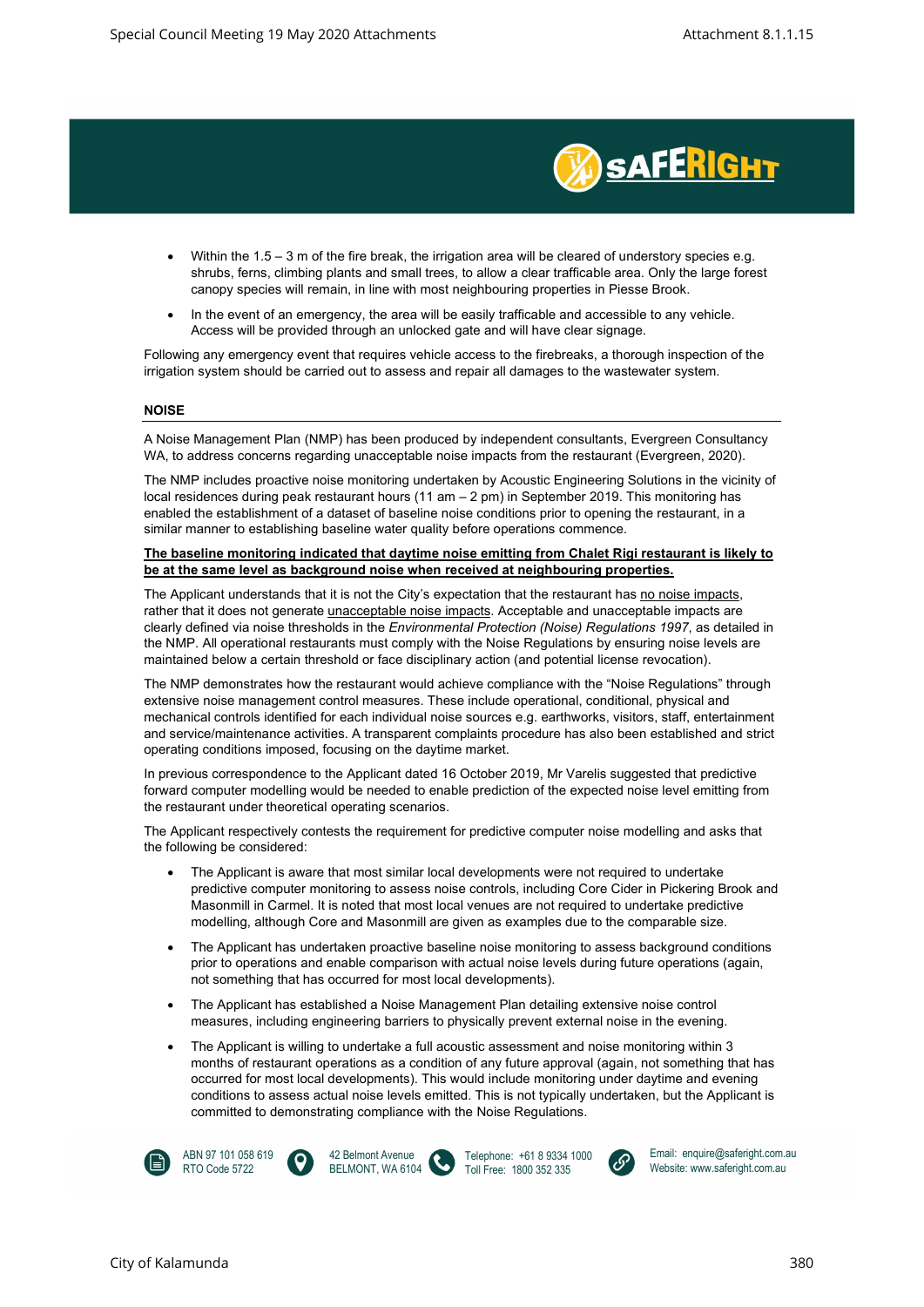

 Should the acoustic assessment demonstrate that actual noise impacts originating from the operational restaurant are unacceptable, the Applicant would be required by law to instantly amend operating conditions to ensure compliance or face having his licence revoked (standard procedure with all restaurants).

As the Owner and Managing Director of one of Australia's largest safety manufacturing and training organisations, the Applicant understands and fully commits to the requirement to comply with the Environmental Protection (Noise) Regulations 1997. Furthermore, as a long-term local resident and active community member, the Applicant has a vested interest in protecting the tranquil amenity of Piesse Brook. The Applicant is dedicated to minimising disruption to the surrounding community and has committed to additional measures to ensure that the community concerns are properly mitigated.

------------------------------------------------------------------------------------------------------------------------------------------------

The Applicant has taken great care and expense to restore the restaurant to its former glory with features such as timber bars and roof beams constructed from wood salvaged from the Busselton Jetty renovation. It is a beautiful venue and one that Kalamunda can be proud of. The Applicant and his family strongly believe that reopening the restaurant will have a beneficial impact on the wider community and that it will be a strong asset for Kalamunda and the wider Hills region. This is reflected in the restaurant's Mission Statement:

It is our mission to present a welcoming and relaxed place for visitors to stop and enjoy the beauty of the Perth Hills, offering them a range of simple but high-quality local produce and a place to unwind with all the family.

We aim to support the local economy by using only local growers and producers where possible, showcasing the best of what this beautiful region has to offer, and providing a truly authentic experience by employing local people and subcontractors.

It is the Applicant's vision that the restaurant will continue to be recognised as a Perth Hills legacy for many generations to come.

The Applicant believes they have adequately and in good faith met the requirements set by City of Kalamunda and has gone "above and beyond" to adopt mitigating measures to alleviate community and DWER concerns. The Applicant believes that this DA offers a reasoned and sensible outcome based on scientific fact and with no unacceptable impacts to the surrounding community. The Applicant notes that completion of the supporting documents required for this DA has been a long and arduous process, in no small part due to the complexity and sensitivity of the site setting.

The Applicant respectfully requests that this Development Application now be considered by the City of Kalamunda. The Applicant understands that the next Ordinary Council Meeting is on 25 February 2020 and respectively suggests that that this DA be heard at that meeting.

Yours sincerely,

Mack McCormack, The Applicant

#### **Attachments**

- July 2019, DoH, Approval to Construct or Install an Apparatus for the Treatment of Sewage at 415 Mundaring Weir Road, dated 22 July 2019, approval no: 200:18
- Letter from Deputy Premier Hon Roger Cook MLA, Minister for Health, dated 20 June 2019
- November 2012, Shire of Kalamunda, Local Government Report Chalet Rigi, containing November 2012 DoH approval for wastewater system for 350 patrons

![](_page_7_Picture_19.jpeg)

ABN 97 101 058 619 RTO Code 5722

![](_page_7_Picture_21.jpeg)

Telephone: +61 8 9334 1000 Toll Free: 1800 352 335

![](_page_7_Picture_23.jpeg)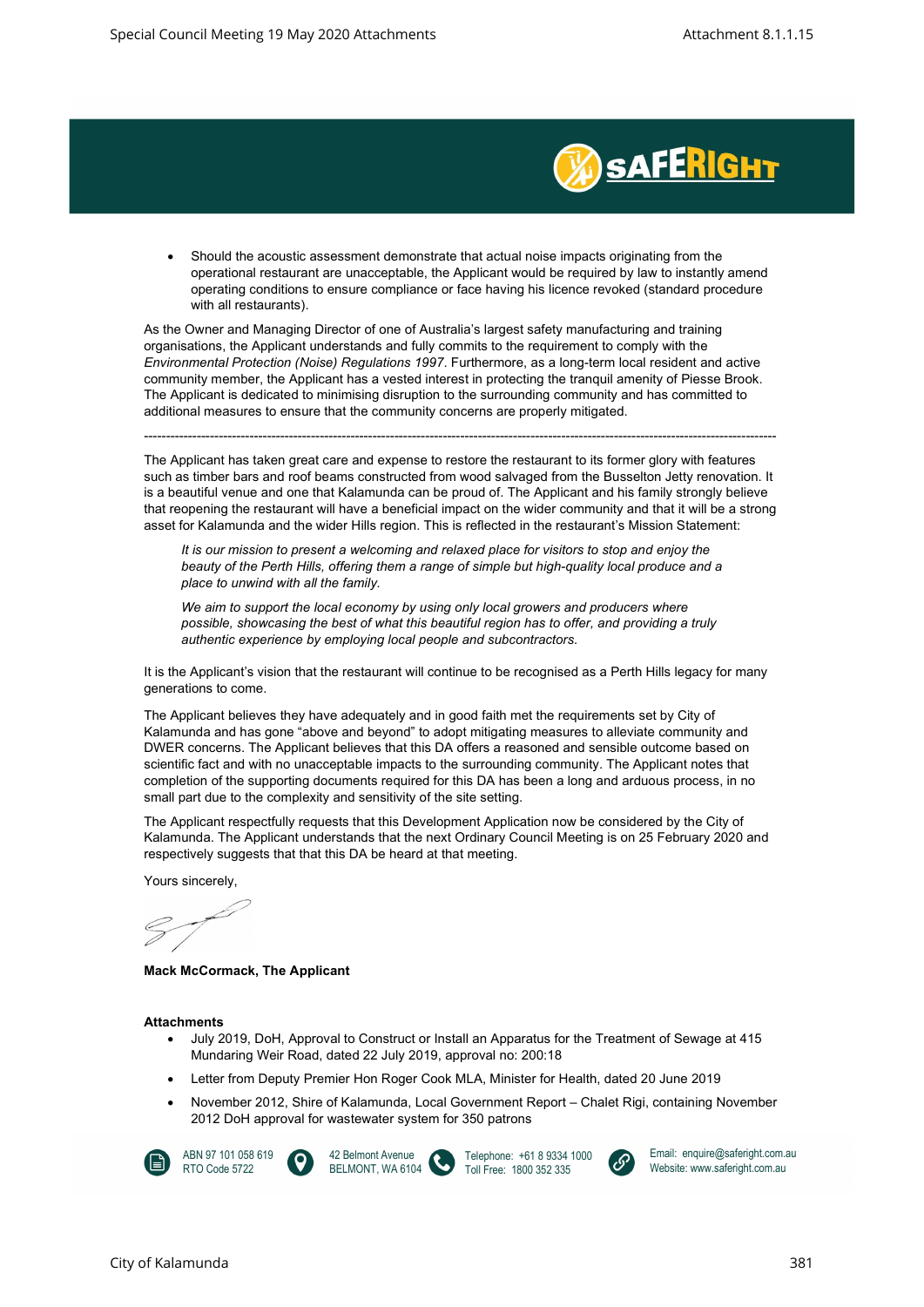![](_page_8_Picture_2.jpeg)

Government of Western Australia Department of Health

> **HEALTH ACT 1911 HEALTH (TREATMENT OF SEWAGE AND DISPOSAL OF** EFFLUENT AND LIQUID WASTE) REGULATIONS 1974 (Reg 4A(5)(a))

# APPROVAL TO CONSTRUCT OR INSTALL AN APPARATUS FOR THE TREATMENT OF SEWAGE

Approval is hereby granted to the Applicant: Gordon McCormack to construct or install the apparatus for the treatment of sewage located at Lot or Pt No: 3, House No. 415 **Street: Mundaring Weir Road Suburb: Piesse Brook** Local Government: City of Kalamunda

## **TYPE OF WASTEWATER SYSTEM**

Aerobic Treatment Unit: Biomax C80 (14.4KL/day) to optional pump tank to 4.120m<sup>2</sup> subsurface irrigation. Maximum capacity is for 14,400 litres per day or 480 patrons/persons including staff.

#### **CONDITIONS OF APPROVAL:**

The following water quality criteria shall be met for the system:

| Parameter                       | <b>Specification</b>    |  |
|---------------------------------|-------------------------|--|
| <b>Total Suspended Solids</b>   | $<$ 30 $mq/$            |  |
| <b>Biological Oxygen Demand</b> | $< 20$ mg/              |  |
| Faecal Coliforms (E.Coli)       | $< 10$ cfu/100ml        |  |
| Residual Free Chlorine          | $0.5$ mg/l $- 2.0$ mg/l |  |
| pH                              | $6.5 - 8.5$             |  |
|                                 |                         |  |

The use of holding tanks for the storage or management of wastewater or effluent is not permitted for this development, any future developments of this land or as part of this approval or future proposals. Any increase in wastewater volumes will require another Ministerial Exemption and upgrade of the onsite wastewater system subject to the site being capable of allowing for any such increase in wastewater volumes.

The disposal area shall ensure that there is a minimum separation of 500mm is achieved from the irrigation pipes to the winter/wettest ground or perched water tables.

Wastewater system is not to be located in trafficable areas;

Wastewater system not to be located at a distance less than 30 metres from any well, stream or underground source of water intended for consumptions by humans;

The irrigation disposal area with a slope greater than 10% or 5.7 degrees shall be terraced;

The disposal area is not to be located on land prone to waterlogging or subject to floodwater inundation;

(ATU) shall be a minimum of 6.0 metres from a well, bore or any water course;

ATU shall be a minimum of 1.8 metres from the surface irrigation disposal area;

**Environmental Health** All correspondence PO Box 8172 Perth Business Centre Western Australia Grace Vaughan House 227 Stubbs Terrace SHENTON PARK WA 6008 Telephone (08) 9388 4999 Fax (08) 9388 4955 28 684 750 332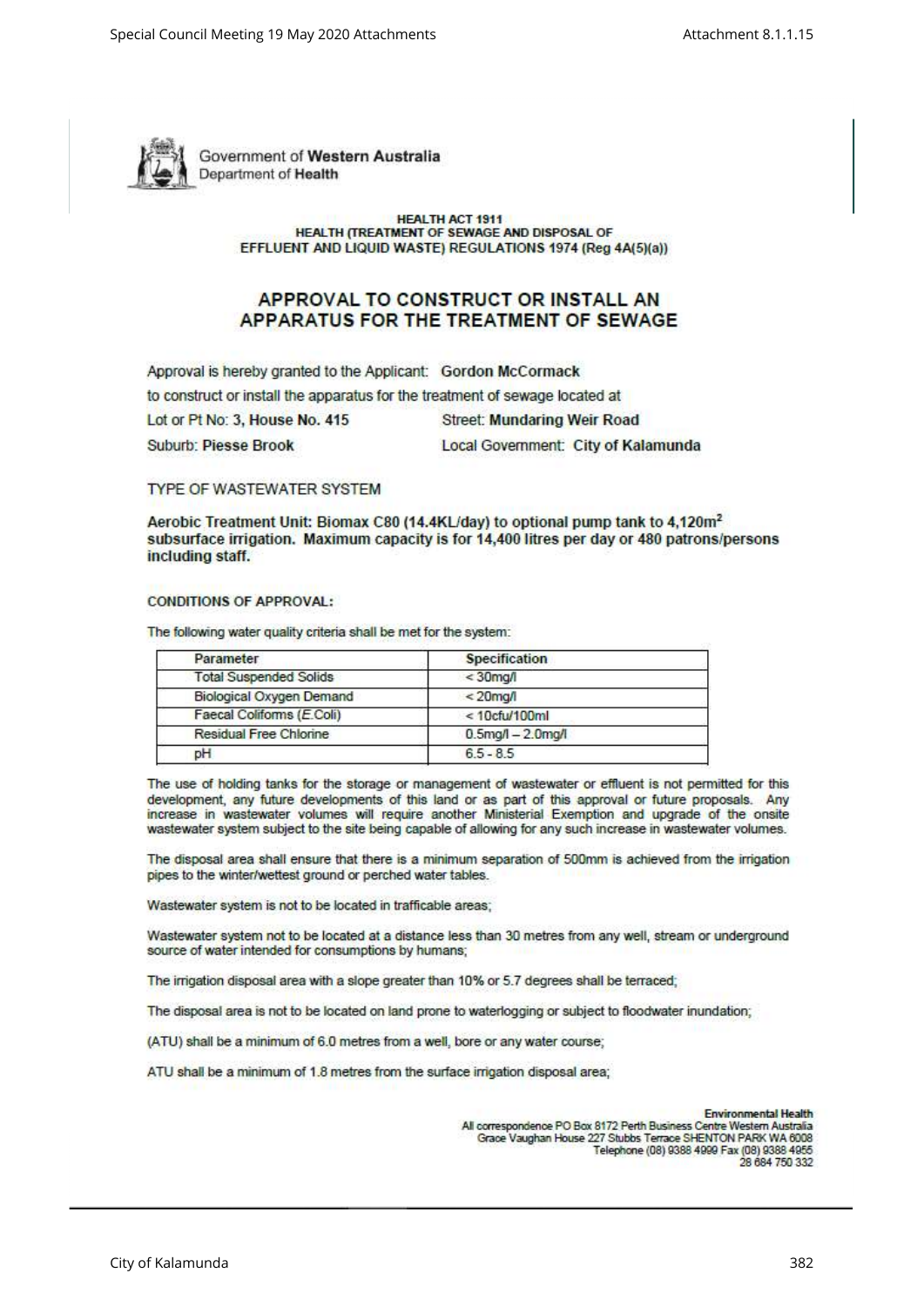ATU to be installed and constructed in accordance with the Code of Practice for the Design, Manufacture, Installation and Operation of ATUs;

Storm water and subsoil drainage (where installed) shall be discharged away from the cell soakage area and oil separator to be approved by Local Government;

Warning signs to surround the perimeter of the reticulated irrigation area/s;

High level audio-visual warning alarms to be provided to indicate a malfunction in the pumps in the surge control and effluent discharge tanks. The audio alarm shall have a muting device and shall be fitted to the ATU control panel;

A signed maintenance agreement by an authorised ATU service person and the owner of the property is to be submitted to the Local Government Environmental Health Officer before a Permit to Use can be issued:

As constructed pans and written certification that the unit has been installed in accordance with the Code of Practice for the Design, Manufacture, Installation and Operation of ATUs (if different from approval) are to be submitted to the Environmental Health Officer at the Council before the apparatus may be used;

If the wastewater volume increases or the population increases then the system shall be increased accordingly after discussions with the Local Environmental Health Officer;

The wastewater treatment system should be monitored regularly and a maintenance program implemented accordingly after discussions with the Local Environmental Health Officer;

All materials, pipes, bends junctions, fittings and fixtures shall be sound and free from defects and shall be authorised and installed in accordance with the AS 3500 National Plumbing and Drainage Code;

Treated effluent is to be disposed of in the submitted designated irrigation area and cannot be used for other 'beneficial purposes' such as dust suppression or toilet flushing until an approved Recycling Water Management Plan has been issued by the Department of Health;

Adherence to conditions on the Local Government Report Form;

This approval is valid for a period of two years. If the works are not completed after 2 years from the date of this approval, the applicant is required to submit a new application;

The person who completes the construction or installation of the apparatus shall notify the above Local Government Environmental Health Officer to arrange an inspection and obtain a permit to use the apparatus;

All works shall be left open (not covered with soil) and available for an appropriate inspection:

It is an offence under section 107(4) of the Health Act: 1911 to use an apparatus before it has been inspected and a permit to use the apparatus issued:

The owner has the responsibility to maintain the system on a regular basis for the life of the system;

Rul DELEGATE OF CHO:

DATE: 22 July 2019

APPROVAL No: 200.18

RECEIPT No: 87403831264

(200.18 - CO Kalamunda - Chalet Riggl - Lot 3 Hoe 415 Mundaring Weir Road Plesse Brook ATU as amended F II - JN1819)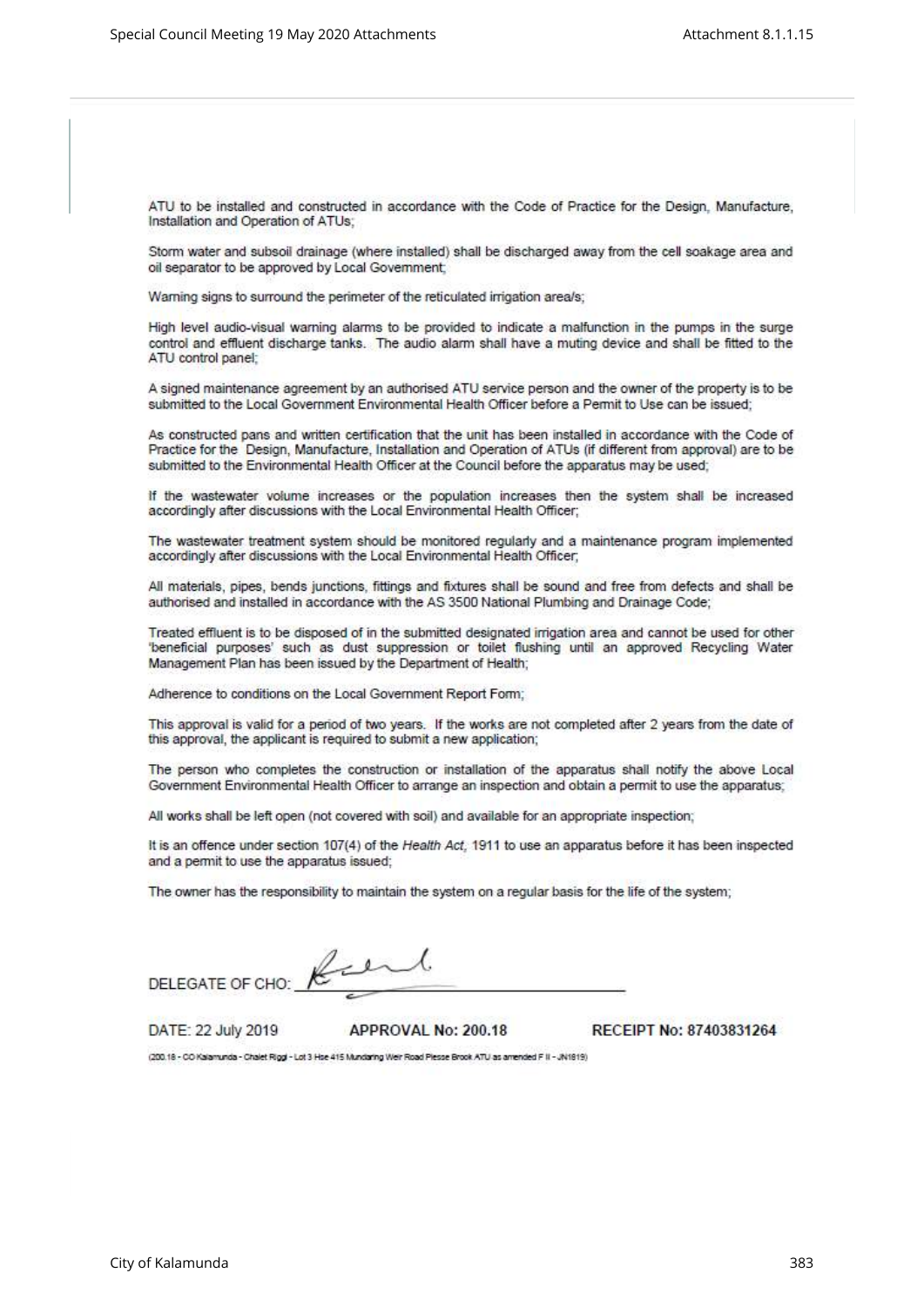![](_page_10_Picture_2.jpeg)

# The Hon Roger Cook MLA **Deputy Premier** Minister for Health; Mental Health

Our Ref: 60-17042

Mr Milan Bevk **Business Development Manager** Saferight mbevk@saferight.com.au

Dear Mr Bevk

Thank you for your email of 17 May 2019 regarding redevelopment of the Chalet Rigi located at 415 Mundaring Weir, Piesse Brook, and your request on behalf of the restaurant owners for exemption from the sewer connection requirement of the Government Sewerage Policy (GSP).

The Department of Health (DOH) is satisfied that sewer connection is not viable to serve the proposed development and is prepared to support the installation of an on-site wastewater system. The DOH further advises that the Biomax C80 wastewater system with a maximum capacity of 14,400L/day, servicing 480 people per day as proposed is adequate and that the property is capable of disposing of the wastewater safely on-site on 4,120sqm of irrigation disposal area.

Given the circumstances and interest generated by the development to boost local tourism and create new jobs in the area, the development is beneficial to the local community and is worthy of my support. Accordingly, I am prepared to grant the development an exemption from the sewer requirement and allow the use of an on-site wastewater system, subject to compliance with the conditions imposed by the DOH.

Please note that this is an exemption to the requirements of the GSP only and does not exempt requirements of other legislation, including the Planning and Development Act 2005.

I trust this will now enable the development to proceed.

Yours sincerely

**HON ROGER COOK MLA** DEPUTY PREMIER MINISTER FOR HEALTH; MENTAL HEALTH

lephone: +61 8 6552 6500 Facsimile: +61 8 6552 6501 Email:<u>Minister.Cook@dpc.wa.gov.au</u>